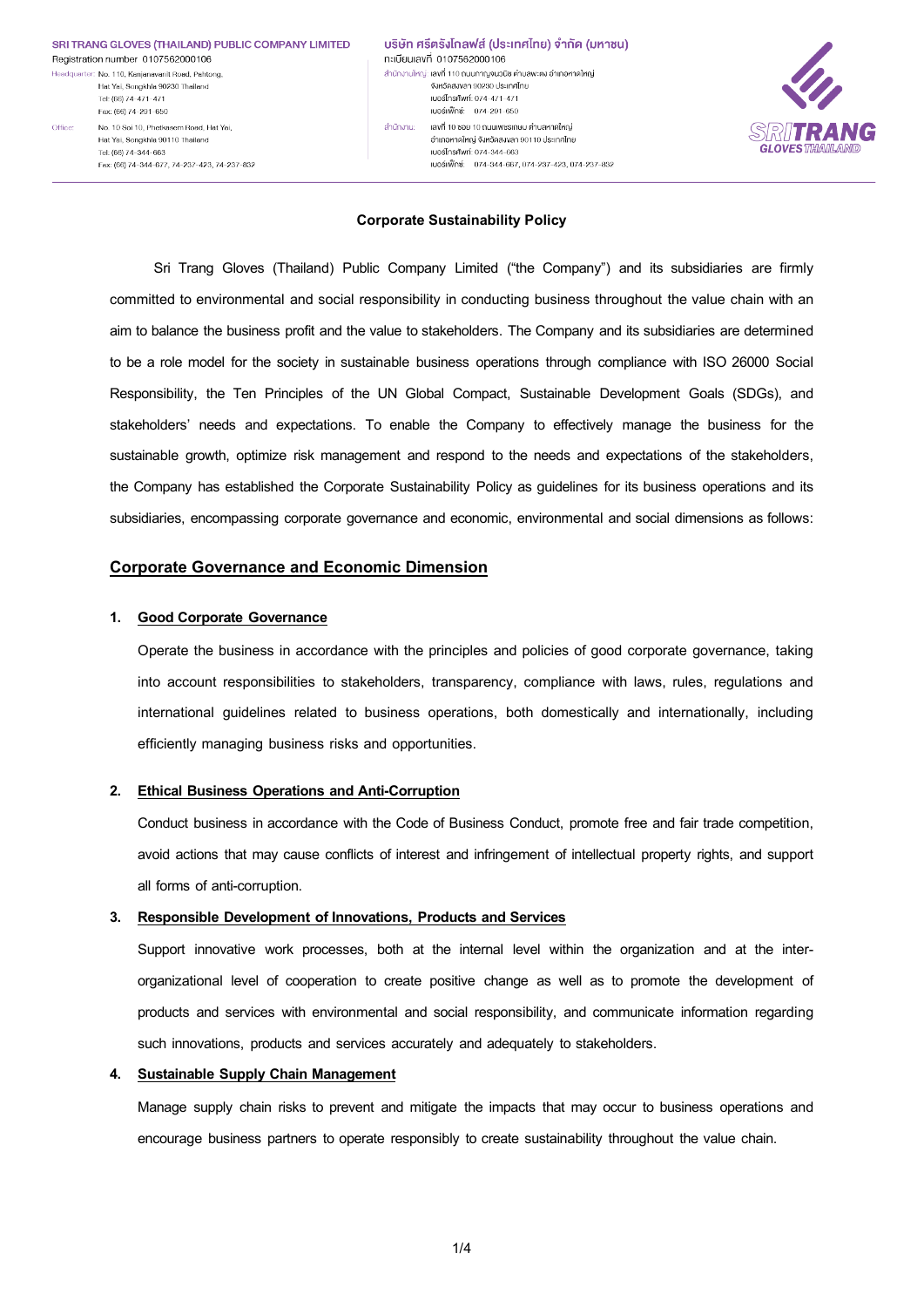#### **5. Merger & Acquisition Due Diligence**

Conduct comprehensive sustainability assessments in all aspects for any new investment, merger or acquisition covering environmental, social, governance and economic aspects to prevent short-term and longterm effects that may impact the achievement of the Company's goals.

# **Environmental Dimension**

#### **6. Sustainable Resource and Environmental Management**

Effectively manage resource utilization and prevent environmental impacts through the implementation of environmental management systems according to international standards covering air pollution management, water and wastewater management, management and utilization of waste and unused materials, energy efficiency improvement, promotion of renewable energy consumption, and conservation of forests and biodiversity to reduce the impact of climate change, support the Net-Zero Emissions target, as well as create environmental conservation awareness among employees at all levels.

## **Social Dimension**

#### **7. Cultivating a Corporate Culture of Occupational Health and Safety**

Promote the establishment of the occupational health and safety management system in accordance with international standards and take proactive action to prevent work-related injuries and illnesses, and create safety culture at work throughout the organization.

## **8. Promotion and Support of Human Rights**

Respect and comply with human rights and non-discrimination policies which are in line with international human rights principles and practices, charters, agreements and relevant laws, including taking care not to let the business of the Company and its subsidiaries be involved in human rights violations, whether directly and indirectly, against employees, stakeholders and vulnerable groups at risk of human rights infringement.

### **9. Fair Labor Practices**

Treat employees and workers fairly and equally under fair employment conditions and reasonable compensation based on performance whereby a fair performance evaluation process is established, as well as provide various appropriate welfare benefits for employees and workers.

## **10. Employee Care and Development**

Promote learning and training for employees at all levels to develop necessary new knowledge, abilities and skills, including cultivating a positive and ethical attitudes and team spirit among employees which will lead to creating opportunities, career advancement, and help drive sustainable growth of the organization.